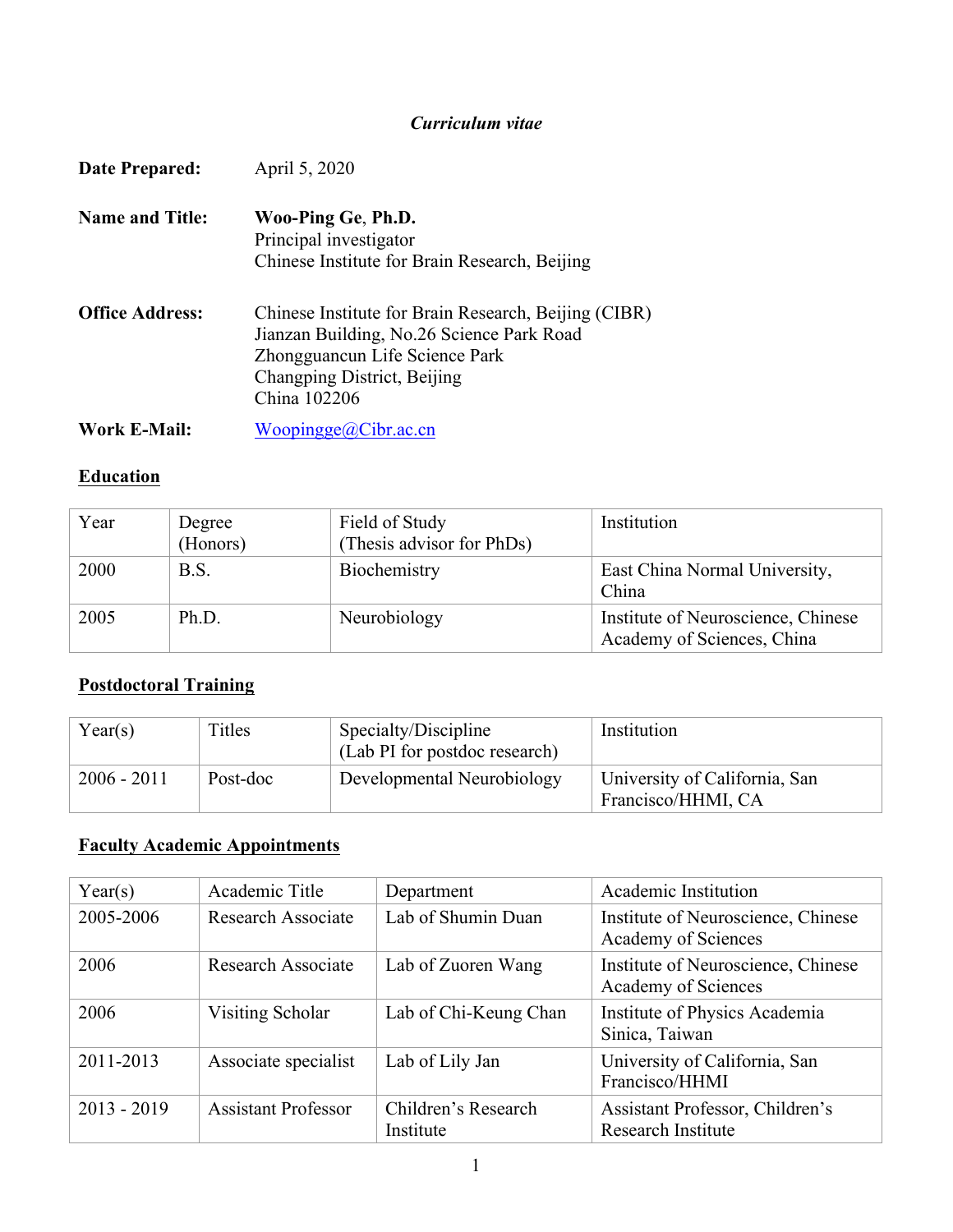|                |                     |     | Department of Pediatrics<br>Department of Neuroscience<br>Department of Neurology $\&$<br>Neurotherapeutics<br>University of Texas Southwestern<br><b>Medical Center</b> |
|----------------|---------------------|-----|--------------------------------------------------------------------------------------------------------------------------------------------------------------------------|
| $2019/12$ -now | Senior Investigator | N/A | Chinese Institute for Brain Research                                                                                                                                     |

# **Honors and Awards**

| Year | Name of Honor/Award                                                                         | Awarding Organization                                                   |
|------|---------------------------------------------------------------------------------------------|-------------------------------------------------------------------------|
| 2003 | Di-AO Award                                                                                 | Chinese Academy of Sciences                                             |
| 2004 | China's Top 10 News in Biomedical<br>Sciences and Technology in 2003                        | Ministry of Science and Technology of the<br>People's Republic of China |
| 2006 | 50 Excellent Ph.D. Thesis in 2006                                                           | <b>Chinese Academy of Sciences</b>                                      |
| 2007 | China's Top 10 Advances in Basic<br>Research in 2006                                        | Ministry of Science and Technology of the<br>People's Republic of China |
| 2007 | Human Frontier Science Program Long-<br>term Fellowship Award                               | Human Frontier Science Program                                          |
| 2008 | 100 Excellent Ph.D. Thesis of China                                                         | Ministry of Education of the People's<br>Republic of China              |
| 2010 | The State Natural Science Award (2 <sup>nd</sup> )<br>Contributor)                          | The State Council, the People's Republic of<br>China                    |
| 2011 | NINDS Pathway to Independence<br>Award (K99/R00)                                            | National Institutes of Health                                           |
| 2017 | The Bugher-American Heart<br><b>Association Dan Adams Thinking</b><br>Outside the Box Award | American Heart Association (AHA)                                        |

# **Committee Service (***Member, unless noted otherwise)*

| Year(s)  | Name of Committee                                                                                                   | Institution/Organization                                                               |
|----------|---------------------------------------------------------------------------------------------------------------------|----------------------------------------------------------------------------------------|
| $2016-$  | Serve as member the PRC subcommittee of<br>UTSW graduate student admissions committee                               | Graduate School of Biomedical<br>Sciences, UT Southwestern Medical<br>Center           |
| $2015 -$ | Serve as member of qualifying committee,<br>Neuroscience qualifying exam, Yuh-tarng Chen,<br><b>Ashley Anderson</b> | Neuroscience Program, UT<br>Southwestern Medical Center                                |
| $2014-$  | Serve as member thesis committee<br>Julian Zhu (UTSW), Rebecca Brulet (UTSW),<br>Bujie Du (UTD)                     | Neuroscience Program, UT<br>Southwestern Medical Center/UTD<br>Department of Chemistry |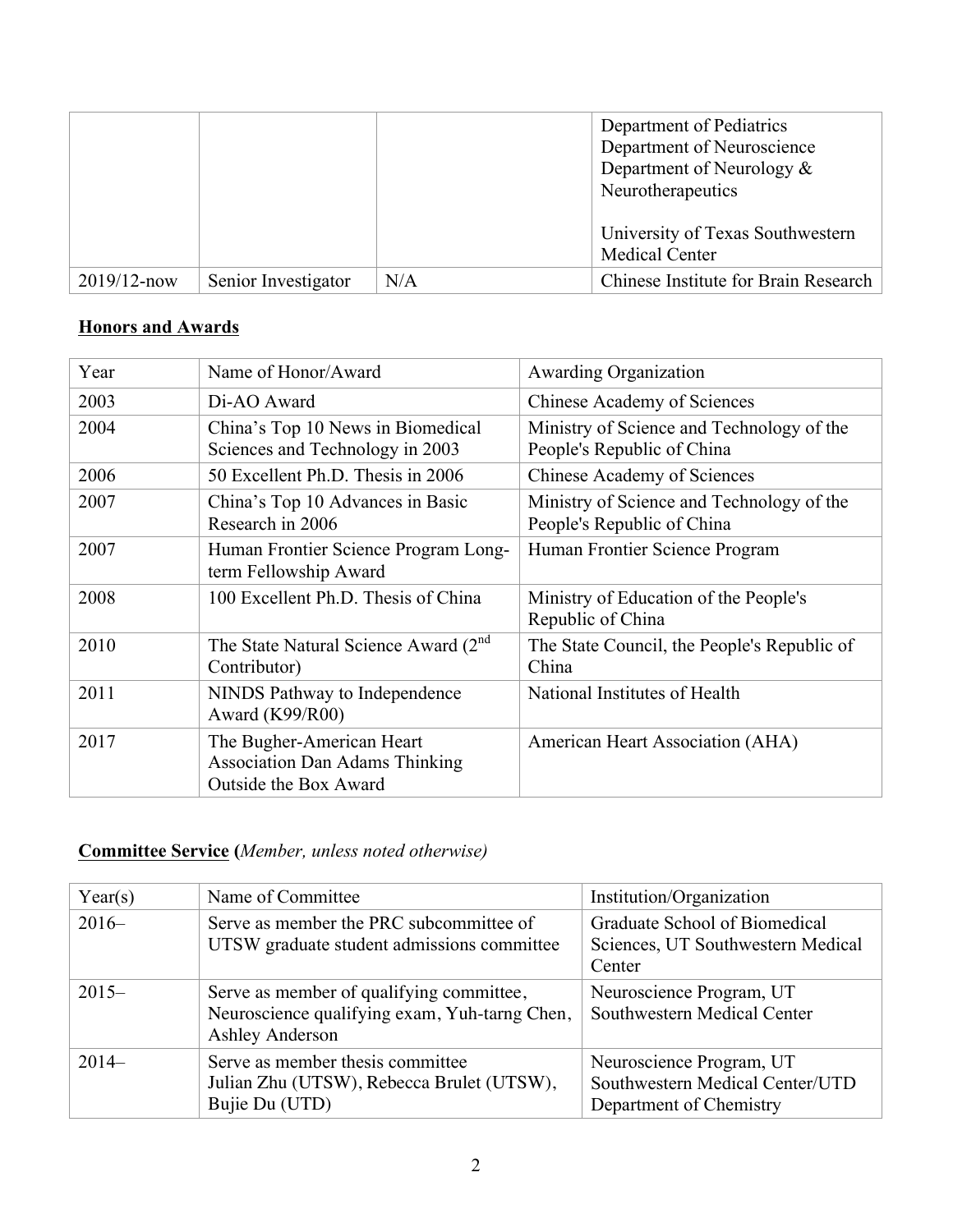# **Professional Societies**

| Dates    | Society Name, member                      |
|----------|-------------------------------------------|
| $2008 -$ | Member, Endocrine Society                 |
| $2009 -$ | Member, Society for Developmental Biology |
| $2011-$  | Society for Neuroscience                  |
| $2014-$  | Member, American Heart Association        |

### **Grant Review Activities**

| Year(s) | Name of Review Committee                          | <b>Organization</b> |
|---------|---------------------------------------------------|---------------------|
| 2019    | Neurogenesis and Cell Fate Study Section<br>(NCF) | <b>NIH</b>          |

#### **Editorial Activities**

| Year(s)                 | Journal Name                                           |
|-------------------------|--------------------------------------------------------|
| Editor/Associate Editor |                                                        |
|                         |                                                        |
| <b>Editorial Boards</b> |                                                        |
|                         |                                                        |
| Ad Hoc Reviewer         |                                                        |
| $2010 -$                | Molecular Biology Report                               |
| $2011-$                 | Proceedings of the National Academy of Sciences U.S.A. |
| $2011 -$                | Science                                                |
| $2013-$                 | Developmental Neurobiology                             |
| $2013-$                 | Molecular Brain                                        |
| $2014-$                 | <b>Biomedical Optics Express</b>                       |
| $2014-$                 | Journal of Biomedical Optics                           |
| $2015 -$                | <b>Brain Research</b>                                  |
| $2015 -$                | Neuroscience                                           |
| $2015 -$                | NeuroReport                                            |
| $2015 -$                | Scientific Report                                      |
| $2015 -$                | <b>Neural Plasticity</b>                               |
| $2015 -$                | Journal of Neuroscience                                |
| $2015 -$                | Molecular and Cellular Biology                         |
| $2016-$                 | <b>Nature Communications</b>                           |
| $2016-$                 | <b>FASEB J</b>                                         |
| $2016-$                 | <b>Translational Stroke Research</b>                   |
| $2017 -$                | Protein & Cell                                         |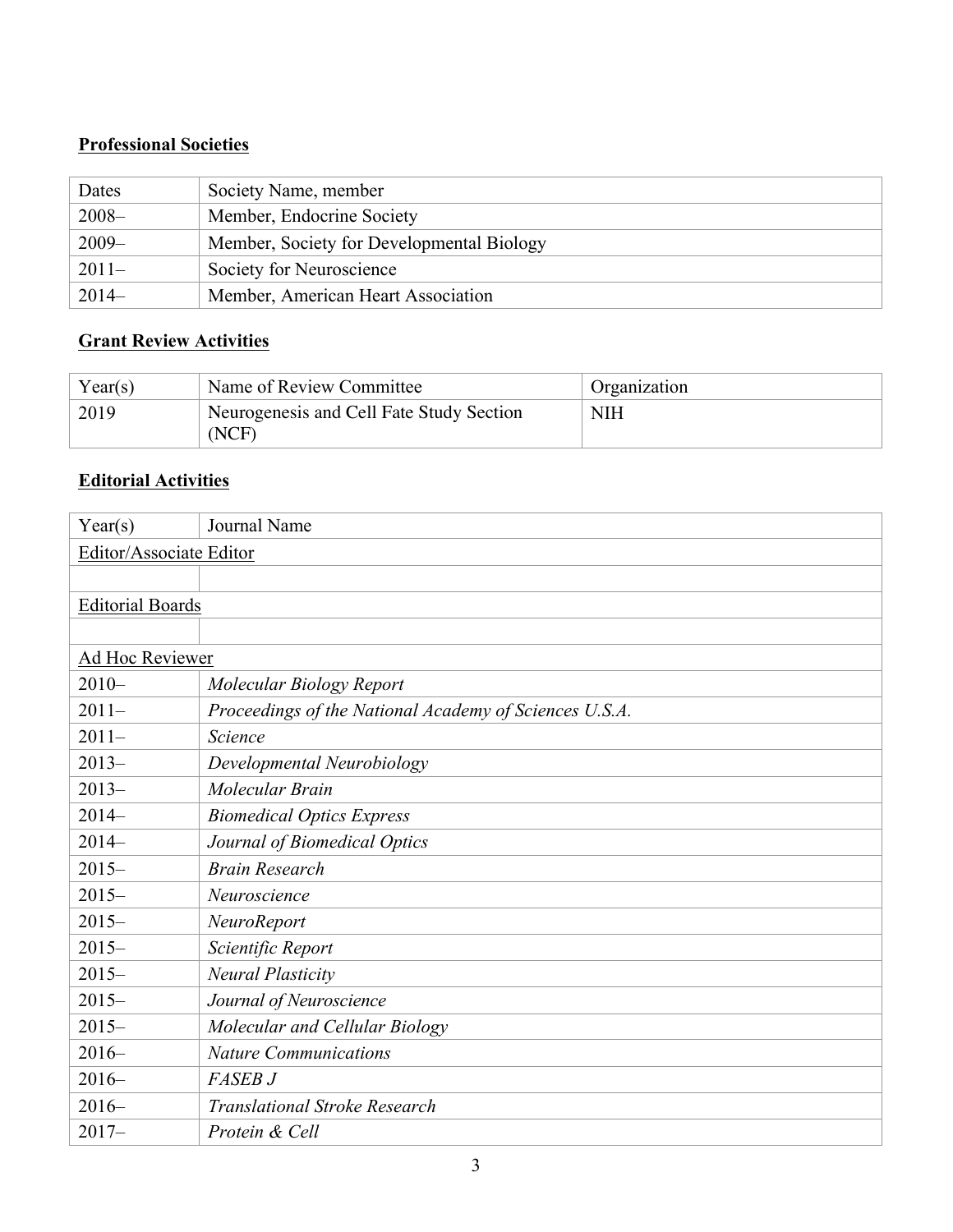| $2017 -$ | Molecular Neurobiology |
|----------|------------------------|
| $2018-$  | Aging and diseases     |
| $2019-$  | Neuroscience Bulletin  |

# **Grant Support**

 $\Box$ 

| NINDS, R01 (transferred to my collaborator after 5/2020)                       |
|--------------------------------------------------------------------------------|
| Principle Investigator                                                         |
| Mechanism of communication between gliomas and glial cells                     |
| R01NS104009                                                                    |
| $04/01/2019 - 03/31/2024$                                                      |
|                                                                                |
| <b>Jonesville Foundation for Pediatric Cancer</b>                              |
| Principle Investigator                                                         |
| Targeting KCND potassium channels for the treatment of pediatric glioblastomas |
| $01/01/2019 - 12/31/2019$                                                      |
|                                                                                |
| <b>NINDS, Exploratory/Development Grant (R21)</b>                              |
| Co-Investigator                                                                |
| Effects of Aging on Blood Vessels in Cerebellar Vermis                         |
| 1R21AG060306                                                                   |
| $04/01/2019 - 03/31/2021$                                                      |

| <b>NINDS, Exploratory/Development Grant (R21)</b>                                |
|----------------------------------------------------------------------------------|
| An optogenetic approach to study axonal repair in the brain                      |
| R21NS099950                                                                      |
|                                                                                  |
| <b>American Heart Association, AWRP Summer 2016 Innovative Research Grant</b>    |
| Investigation of the role of smooth-muscle cells in ischemia with magnetic force |
| Principle Investigator                                                           |
| AHA grant: 17IRG33410377                                                         |
| $1/1/2017 - 12/31/2018$                                                          |
|                                                                                  |
| NINDS Pathway to Independence (PI) Award (K99/R00)                               |
| Local proliferation of glia and their interaction with blood vessels             |
| Principle Investigator                                                           |
| Project Number: R00NS073735                                                      |
| $06/01/2011 - 05/31/2016$                                                        |
|                                                                                  |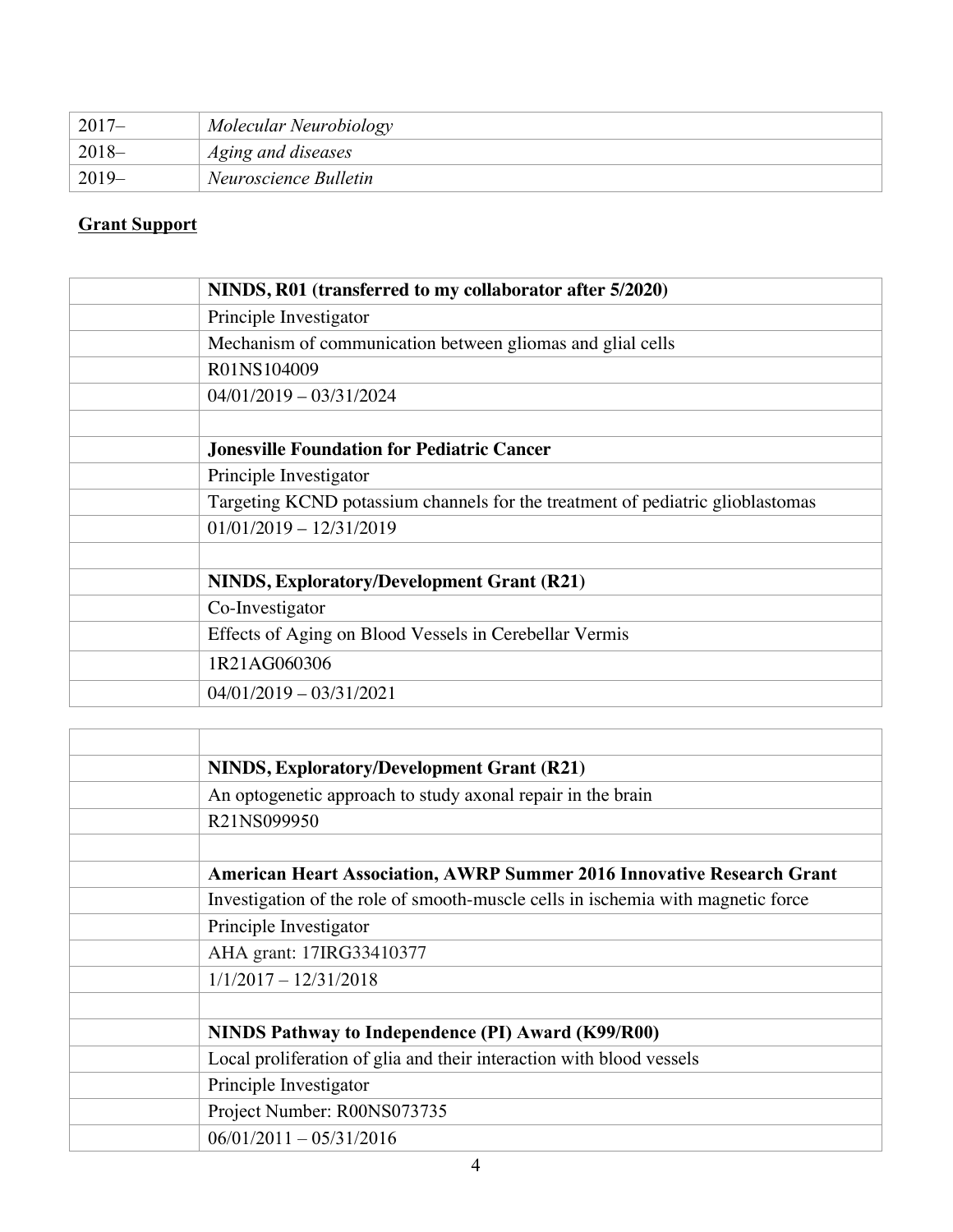| UT Southwestern High Impact / High Risk Grant               |
|-------------------------------------------------------------|
| Targeting ion channels to treat brain tumor                 |
| Principle Investigator                                      |
| $10/01/2015 - 09/30/2016$                                   |
|                                                             |
| Human Frontier Science Program (HFSP) Long-term Fellowships |
| Glial Cell Function in Drosophila Nervous System            |
| LT00043/2007-L                                              |
| $05/01/2007 - 04/30/2010$                                   |

# **Teaching Activities**

| Year(s)                                                       | Activity                                                                                                                     |  |
|---------------------------------------------------------------|------------------------------------------------------------------------------------------------------------------------------|--|
| Medical and graduate school didactic and small group teaching |                                                                                                                              |  |
| 2014                                                          | Lecturer, Glial Cell Biology (Course: Fundamentals of Neuroscience), Neuroscience<br>Program, UT Southwestern Medical Center |  |
| 2015                                                          | Lecturer, Glial Cell Biology (Course: Fundamentals of Neuroscience), Neuroscience<br>Program, UT Southwestern Medical Center |  |
| 2016                                                          | Lecturer, Glial Cell Biology (Course: Fundamentals of Neuroscience), Neuroscience<br>Program, UT Southwestern Medical Center |  |
| 2017                                                          | Lecturer, Glial Cell Biology (Course: Fundamentals of Neuroscience), Neuroscience<br>Program, UT Southwestern Medical Center |  |
| 2017                                                          | Introduction of Neuron, Glia and Ion Channels (University of Texas, Dallas, Chemistry<br>Department)                         |  |
| 2017                                                          | Neurotechniques Course (10 weeks, Neuroscience Program, UT Southwestern Medical<br>Center)                                   |  |
| 2018                                                          | Lecturer, Glial Cell Biology (Course: Fundamentals of Neuroscience), Neuroscience<br>Program, UT Southwestern Medical Center |  |
| 2018                                                          | Responsible Conduct of Research Course: Data & Image Manipulation                                                            |  |
| 2019                                                          | Lecturer, Glial Cell Biology (Course: Fundamentals of Neuroscience), Neuroscience<br>Program, UT Southwestern Medical Center |  |

#### **Invited Lectures**

| Year(s)         | Title | ∟ocation |
|-----------------|-------|----------|
| <b>National</b> |       |          |
|                 |       |          |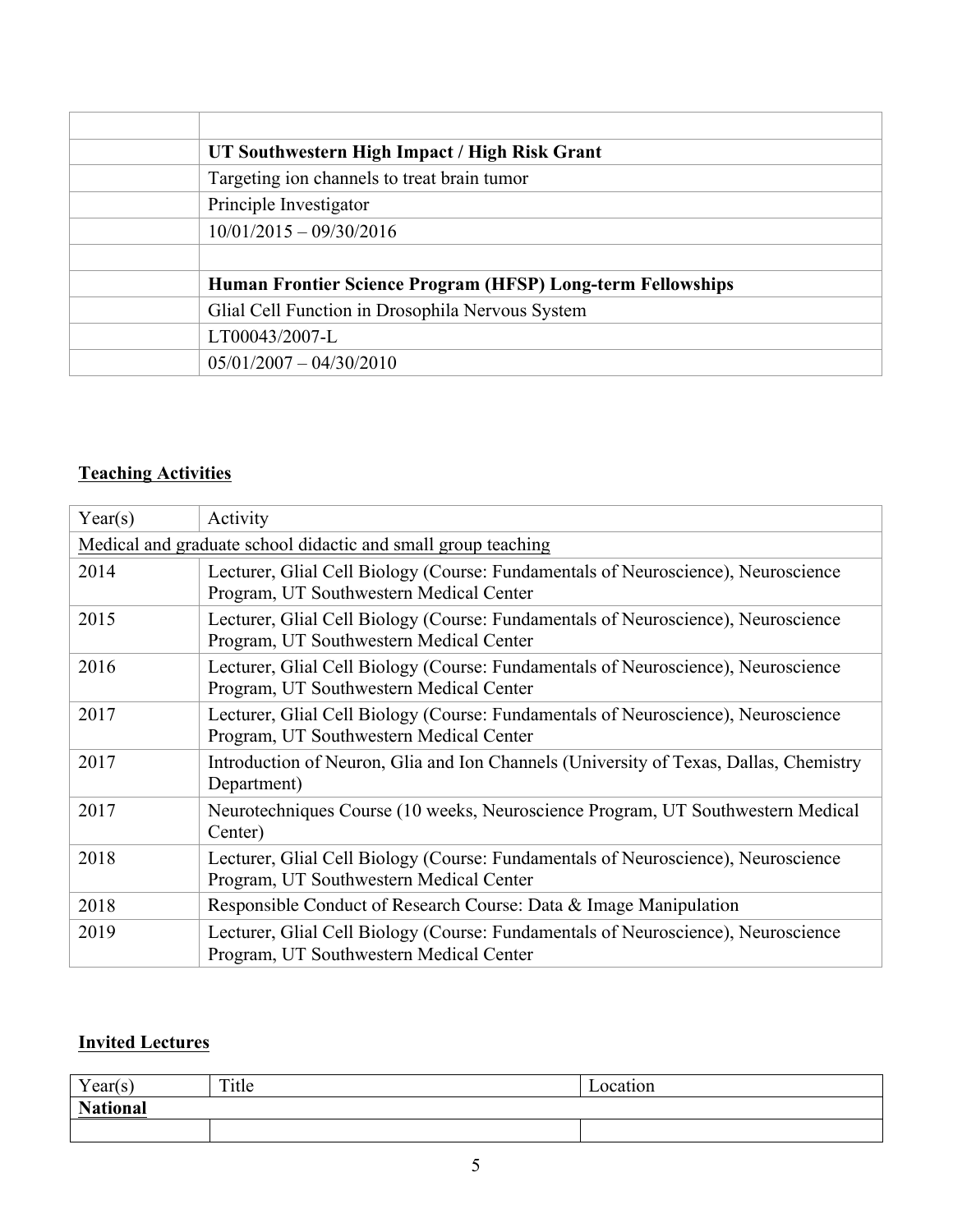| Jun. 14-17,    | Title: Glial cell generation and their interaction | 12th International Conference on      |
|----------------|----------------------------------------------------|---------------------------------------|
| 2014           | with blood vessels.                                | Photonics and Imaging in Biology      |
|                |                                                    | and Medicine, Wuhan, China (PIBM      |
|                |                                                    | $2014$ ).                             |
| Jun. 22-26,    | Title: Glial cell generation and their interaction | Cold Spring Harbor Asia Conference    |
| 2015           | with blood vessels.                                | on the Glia: New Insights about Their |
|                |                                                    |                                       |
|                |                                                    | Functions and Dysfunctions, Suzhou,   |
|                |                                                    | China.                                |
| Jun. 5, 2014   | Glial cell generation and its interaction with     | Institute of Biophysics of Chinese    |
|                | brain vasculature                                  | Academy of Sciences, Beijing, China   |
|                |                                                    |                                       |
| Jul. 2, 2015   | Title: Glial generation in the postnatal brain     | School of Medicine, Shanghai          |
|                |                                                    | Jiaotong University, Shanghai, China  |
| Jul. 6, 2015   | Title: Glial generation in the postnatal brain     | Shanghai 10th People's Hospital,      |
|                |                                                    | Tongji University, Shanghai, China    |
| Oct. 7, 2016   | Title: Astrocyte-glioma cell interaction in the    | Texas Fresh Air, 2016 Annual          |
|                | brain                                              | Conference, Grand Challenges in       |
|                |                                                    | Neuroscience, Austin, Texas           |
| Mar. 7, 2017   | Crosstalk between gliomas and astrocytes           | Center for Cell and Gene Therapy,     |
|                | (Invited by Prof. Benjamin Deneen)                 | Department of Neuroscience, Baylor    |
|                |                                                    | College of Medicine                   |
| Jul. 25, 2017  | Vascular regression in the adult mammalian         | ShanghaiTech University, Shanghai,    |
|                | brain                                              | China                                 |
|                | Invited by Profs. Ji Hu and Wenzhi Sun             |                                       |
| Aug. 4, 2017   | Vascular regression in the adult mammalian         | Institute of Neuroscience, Zhejiang   |
|                | brain                                              | University, Hangzhou, China           |
|                | Invited by Prof. Xiangyao Li                       |                                       |
| Aug. 5/6, 2017 | Glioma-glia interaction                            | Chair of the symposium                |
|                | Invited by the symposium committee                 | Neuron-glia interaction symposium     |
| Oct. 18, 2017  | Regression of brain vasculature regression in      | Capital Medical University, Beijing   |
|                | adult mammals                                      |                                       |
|                | By Prof. Xunming Ji, the Vice President of         |                                       |
|                | Xuanwu Hospital                                    |                                       |
|                |                                                    |                                       |
| Oct. 21, 2017  | Vascular Regression of in the adult                | Pangu International Stroke            |
|                | mammalian Brain                                    | Conference, Xi-An, China              |
|                |                                                    |                                       |
| Jan. 10, 2018  | Vascular Regression of in the adult                | The Solomon H. Snyder Department      |
|                | mammalian Brain                                    | of Neuroscience, School of Medicine,  |
|                |                                                    | John Hopkins University               |
|                | Microvascular plasticity in the adult              | The Raymond G. Perelman               |
| Mar. 1, 2018   | mammalian brain                                    | Center for Cellular and               |
|                |                                                    | Molecular Therapeutics at             |
|                |                                                    | CHOP, University of                   |
|                |                                                    | Pennsylvania                          |
| Mar. 15, 2018  | Vascular regression of in the adult mammalian      | Gorge Washington University,          |
|                | <b>Brain</b>                                       | Department of Pharmacology and        |
|                |                                                    |                                       |
|                |                                                    | Physiology                            |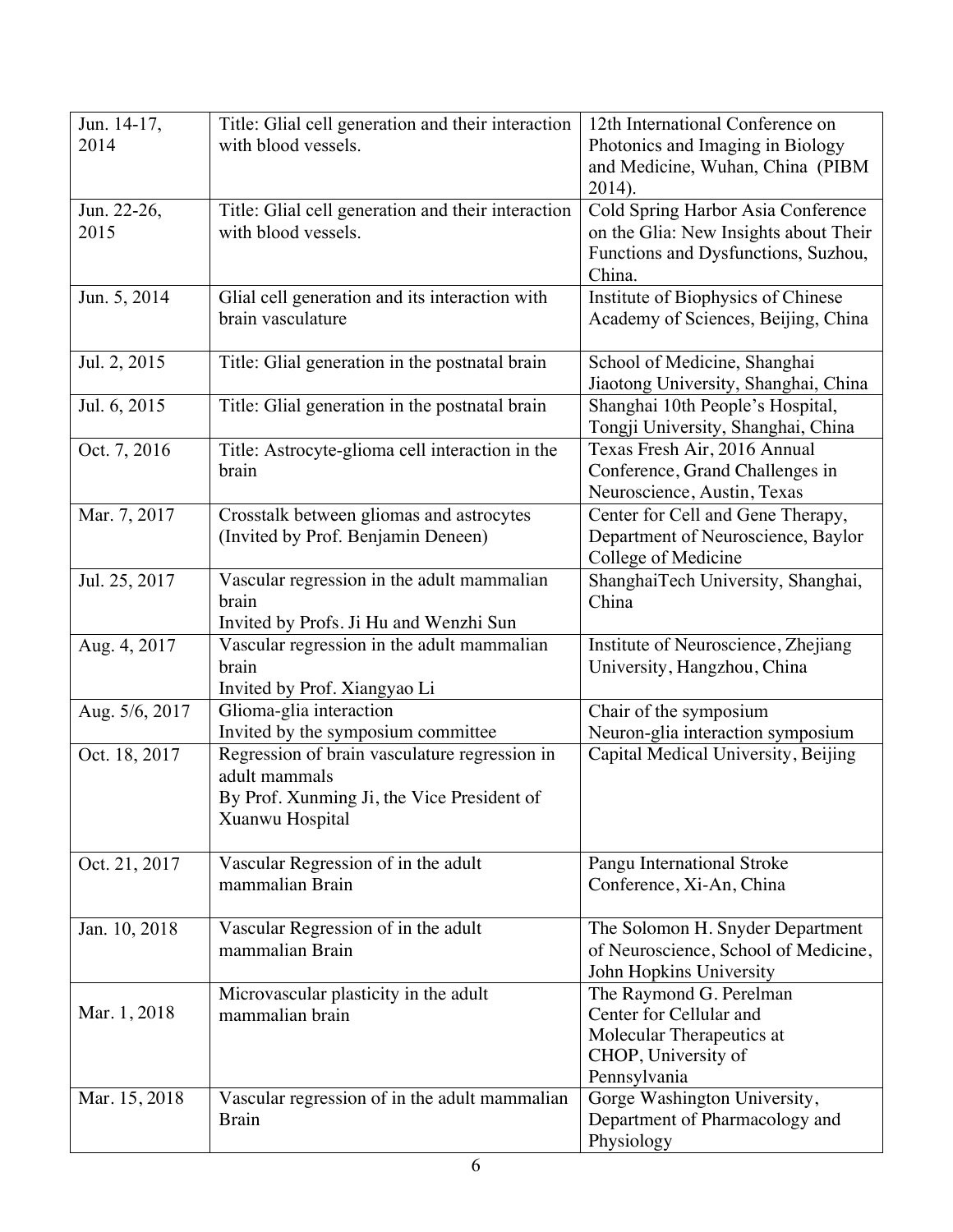| April 13, 2018 | Plasticity of the brain microcirculation       | National Institute of Biological     |
|----------------|------------------------------------------------|--------------------------------------|
|                |                                                | Science, Beijing                     |
|                |                                                |                                      |
| Jul. 6-9, 2018 | Interaction of glioma and brain                | Session: Glia in health and disease, |
|                | microenvironments                              | QingDao, China discussion Leader     |
| Jul. 5, 2018   | Plasticity of the brain microcirculation       | Institute of Zoology Chinese         |
|                |                                                | Academy of Sciences                  |
| Jul. 11, 2018  | Plasticity of the brain microcirculation       | Union Hospital, Fujian Medical       |
|                |                                                | University                           |
| Nov. 29, 2018  | Plasticity of the brain microcirculation       | Fudan University, Shanghai           |
| Dec. 3-7, 2018 | Gliomas of distinct origins interact with      | Speaker Novel Insights into Glia     |
|                | distinct brain cell types                      | Function & Dysfunction, China, Cold  |
|                |                                                | Spring Harbor Asia (CSHA)            |
| Jan. 20-25,    | Blood Vessel Regression in Adult Mammalian     | Vascular Cell Biology Gordon         |
| 2019           | <b>Brains</b>                                  | Research Conference, Ventura 2019    |
|                |                                                |                                      |
| May 8, 2019    | Plasticity of the brain microcirculation       | Dept. of Neurobiology and            |
|                |                                                | Physiology, University of            |
|                |                                                | Connecticut (Joseph LoTurco)         |
| June 26, 2019  | Blood vessel regression in the adult           | Union Hospital, Huazhong Science &   |
|                | mammalian brain                                | Technology University                |
| July 4, 2019   | Control of cerebral ischemia with magnetic     | <b>BRAIN &amp; BRAIN PET 2019</b>    |
|                | nanoparticles: Magnetic bead occlusion model   | Yokohama Japan                       |
| Oct. 27, 2019  | Plasticity of the brain microcirculation       | Mayo Clinic, USA                     |
| Nov.20, 2019   | Plasticity of the brain microcirculation       | Sun Yat-Sen Memorial Hospital Sun    |
|                |                                                | Yat-Sen University                   |
| Nov. 21, 2019  | Plasticity of the brain microcirculation       | Sun Yat-Sen Memorial Hospital Sun    |
|                |                                                | Yat-Sen University                   |
| Nov. 23, 2019  | Plasticity of the brain microcirculation       | The Brain Cognition and Brain        |
|                |                                                | Disease Institute, Shenzhen          |
|                |                                                | Institutes of Advanced Technology    |
| Nov. 27, 2019  | Plasticity of the brain microcirculation       | Institute of Neuroscience, Chinese   |
|                |                                                | Academy of Sciences                  |
| Nov. 29, 2019  | Plasticity of the brain microcirculation       | Shanghai Jiao Tong University        |
|                |                                                | School of Medicine                   |
| Dec. 1, 2019   | Role of Potassium Channels in Glioblastomas    | Capital Medical University           |
|                |                                                |                                      |
|                |                                                |                                      |
| Regional       |                                                |                                      |
| Sep. 17-18,    | 2014 Children's Research Institute Retreat.    | UT Southwestern Medical Center,      |
| 2014           | Title: the interactions between the brain      | Dallas                               |
|                | vasculature and the nervous system             |                                      |
|                |                                                |                                      |
| Apr. 1, 2014   | Medical Scientist Training Program. Title:     | UT Southwestern Medical Center,      |
|                | Glial cell generation and its interaction with | Dallas                               |
|                | brain vasculature. UT Southwestern, Dallas     |                                      |
|                |                                                |                                      |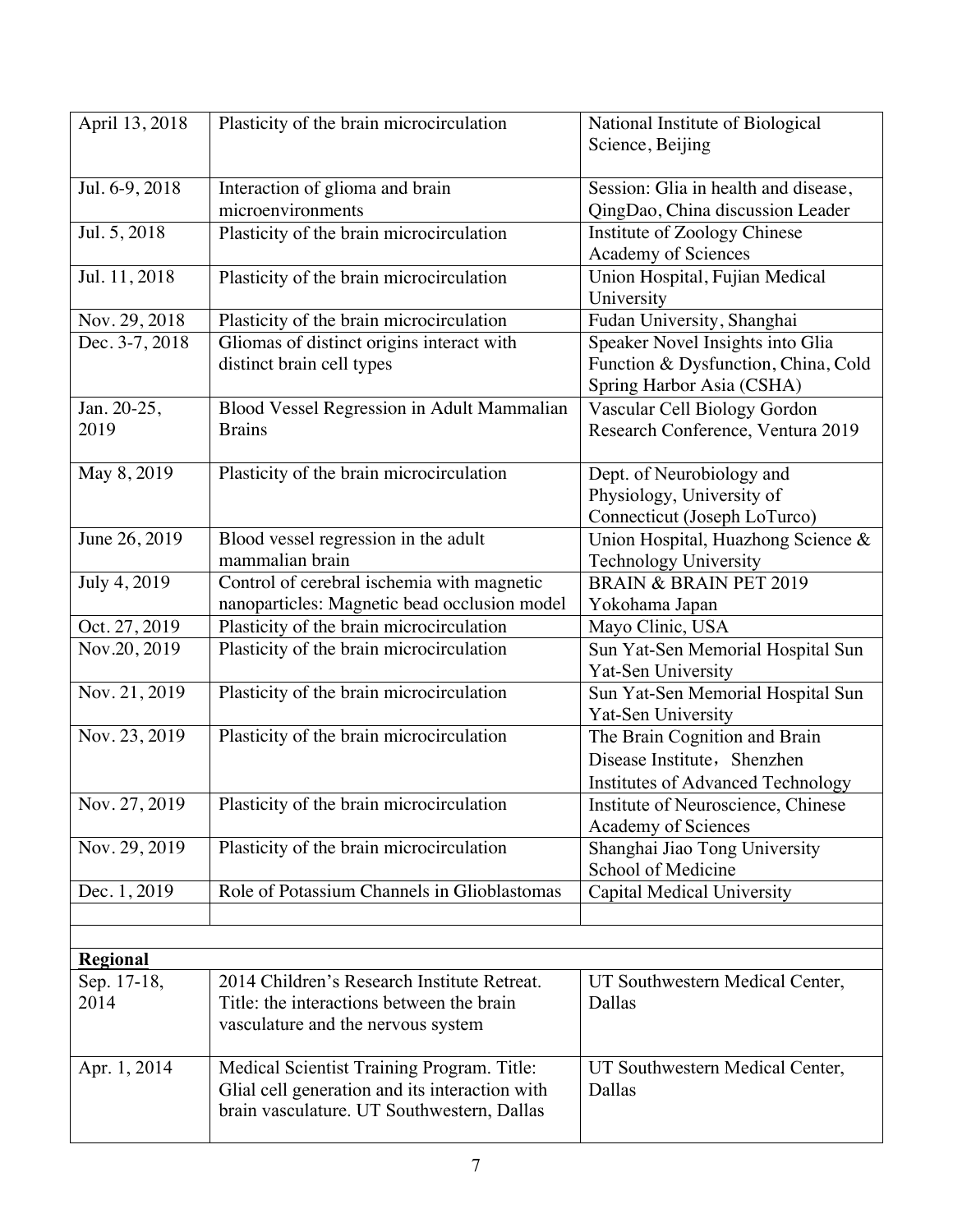| Apr 28, 2014  | 2014 Neuroscience Program Retreat. Title:                                      | Neuroscience Department, UT                                              |
|---------------|--------------------------------------------------------------------------------|--------------------------------------------------------------------------|
|               | The interactions between the brain vasculature                                 | Southwestern Medical Center, Dallas                                      |
|               | and the nervous system                                                         |                                                                          |
| Sep. 11, 2014 | New Faculty Research Forum, Title: The                                         | UT Southwestern Medical Center,                                          |
|               | interactions between brain vasculature and the                                 | Dallas                                                                   |
|               | nervous system                                                                 |                                                                          |
|               |                                                                                |                                                                          |
| Dec. 9, 2014  | Bridging pericytes in the brain                                                | Center for Pulmonary & Vascular                                          |
|               |                                                                                | Biology, UT Southwestern Medical                                         |
|               | The interactions between brain vasculature and                                 | Center, Dallas                                                           |
| Mar. 9, 2015  | the nervous system, Neuroscience WIPs                                          | Neuroscience Department, UT<br>Southwestern Medical Center, Dallas       |
|               |                                                                                |                                                                          |
| Apr. 20, 2015 | Angiogenesis Seminar. Title: Bridging                                          | Department of Surgery, UT                                                |
|               | pericytes in the brain                                                         | Southwestern Medical Center, Dallas                                      |
| Jun. 12, 2015 | The interactions between the brain vasculature                                 | Children's Research Institute, UT                                        |
|               | and glioblastomas                                                              | Southwestern Medical Center, Dallas                                      |
| Jul. 31, 2015 | <b>Endowed Scholar Seminar</b>                                                 | UT Southwestern Medical Center,                                          |
|               | Title: Glial cell generation and its interaction<br>with brain vasculature     | Dallas                                                                   |
| Sep. 29, 2015 | CRI Retreat. Title: The interaction between                                    | Children's Research Institute, UT                                        |
|               | GBM and adjacent cells, UT Southwestern,                                       | Southwestern Medical Center, Dallas                                      |
|               | Dallas                                                                         |                                                                          |
| Aug. 2, 2016  | Title: Role for astrocytes in the development                                  | Harold C. Simmons Comprehensive                                          |
|               | of gliomas                                                                     | Cancer Center Development and                                            |
|               |                                                                                | 2016 Cancer Retreat                                                      |
| Oct. 18, 2016 | CRI Retreat. Title: Astrocyte-glioma cell                                      | Children's Research Institute, UT                                        |
|               | interaction in the brain                                                       | Southwestern Medical Center, Dallas                                      |
| Nov. 19, 2016 | Role for astrocytes in the development of<br>gliomas (invited by Philip Shaul) | Pediatric Department Retreat, UT<br>Southwestern Medical Center, Dallas  |
| May 24, 2017  | Invited by Prof. Stephen X. Skapek, MD,                                        | Pediatric Neuro-Oncology -                                               |
|               | Chief, Division of Hematology/Oncology                                         | <b>Potentials for Translational Research</b>                             |
|               | Department of Pediatrics                                                       | Introductory Meeting, UT                                                 |
|               | Crosstalk between gliomas and astrocytes                                       | Southwestern Medical Center, Dallas                                      |
|               |                                                                                |                                                                          |
| Aug. 21, 2017 | Regression of brain vasculature in the adult                                   | Angiogenesis Seminar, UT                                                 |
|               | mammalian brain                                                                | Southwestern Medical Center, Dallas                                      |
|               | Invited by Michael Dellinger<br>2017 Children's Research Institute Retreat.    |                                                                          |
| Oct. 3, 2017  | Title: Role of KCND2 potassium channels in                                     | Children's Research Institute, UT<br>Southwestern Medical Center, Dallas |
|               | glioblastomas,                                                                 |                                                                          |
| Jan. 20, 2018 | Role of KCNDs in Glioblastomas                                                 | Cancer Biology Retreat, UT                                               |
|               |                                                                                | Southwestern Medical Center                                              |
| Jan. 28, 2019 | Plasticity of the brain microcirculation                                       | Neuroscience department, UT                                              |
|               |                                                                                | Southwestern Medical Center                                              |
|               |                                                                                |                                                                          |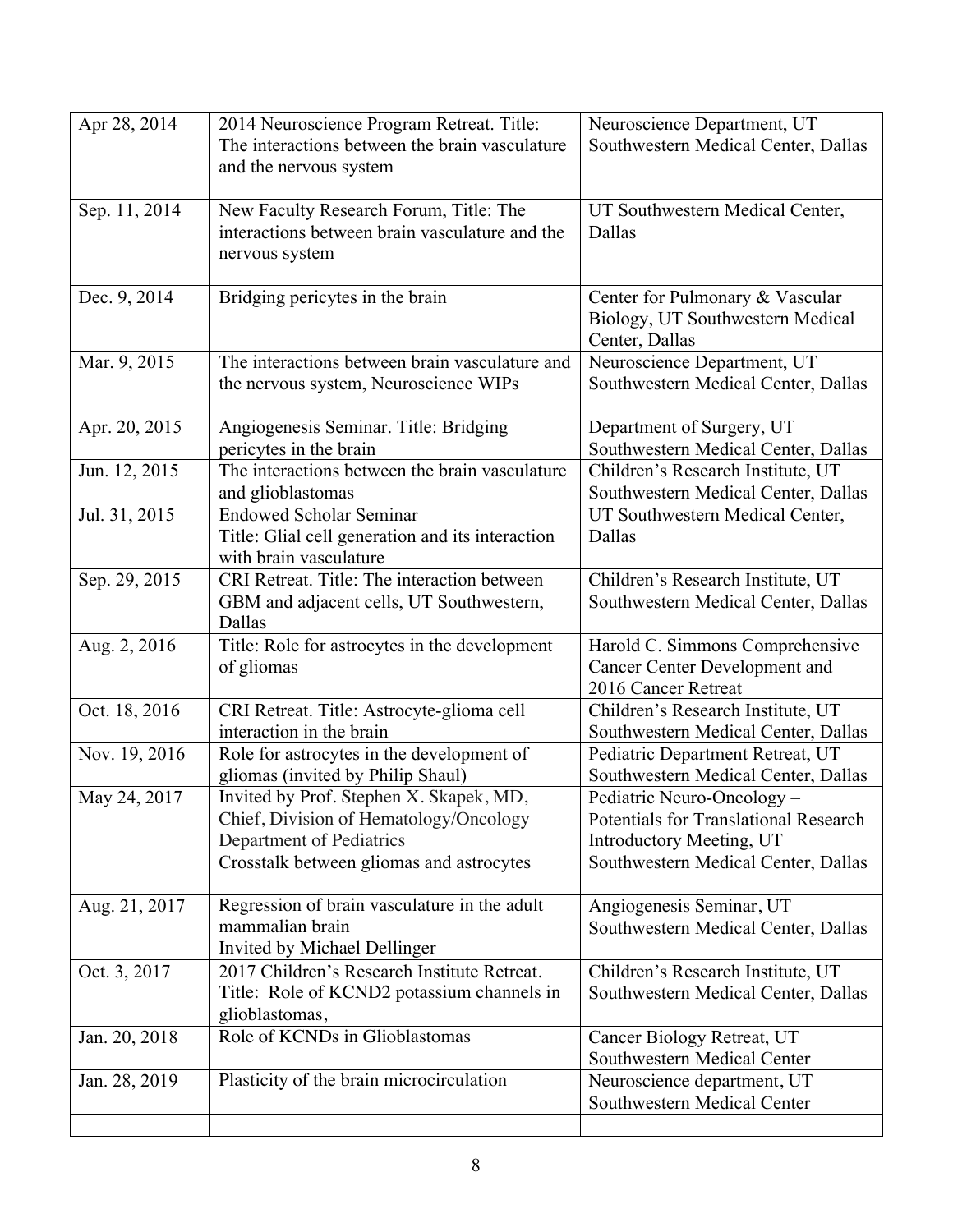#### **Technological and Other Scientific Innovations**

#### Innovation

SIMPLE, Stroke Induced by Magnetic Nanoparticles (With Bianxiao Cui's lab at Stanford

PEGASOS, polyethylene glycol (PEG)-associated solvent system (PEGASOS) (With Dr. Hu Zhao's lab at Texas A&M)

#### **Service to the Community**

| Year(s) | Role |                                                                                     | Organization or institution       |
|---------|------|-------------------------------------------------------------------------------------|-----------------------------------|
| 2014.2  |      | Judge for the 2014 Graduate Poster Session, UT<br>Southwestern Medical Center       | UT Southwestern Medical<br>Center |
| 2014.9  |      | Interviewer for Medical school student for School of<br>Medicine at UT Southwestern | UT Southwestern Medical<br>Center |
| 2014.9  |      | Vice Chair, 1 <sup>st</sup> Retreat in Children Research Institute                  | UT Southwestern Medical<br>Center |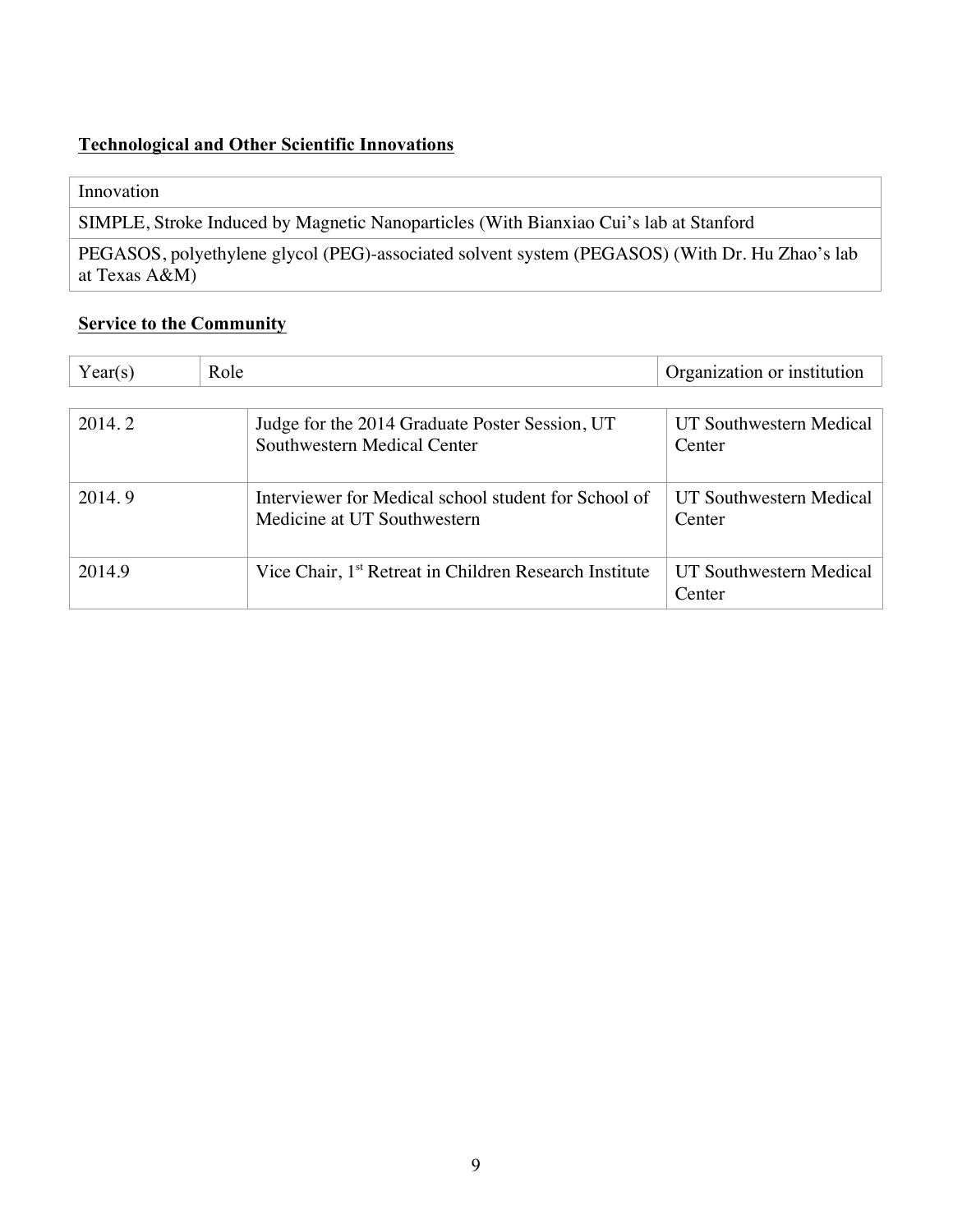| 2015.2           | Judge for the 2015 Graduate Poster Session, UT<br>Southwestern Medical Center                                                                                                               | UT Southwestern Medical<br>Center                                          |
|------------------|---------------------------------------------------------------------------------------------------------------------------------------------------------------------------------------------|----------------------------------------------------------------------------|
| 2015-Present     | Chair, CRI monthly WIPs and Seminar                                                                                                                                                         | UT Southwestern Medical<br>Center                                          |
| 2015.9           | Chair, 2nd Retreat at Children Research Institute                                                                                                                                           | UT Southwestern Medical<br>Center                                          |
| 2015.11          | Interviewer for Medical school student for school of<br>medicine at UT Southwestern                                                                                                         | UT Southwestern Medical<br>Center                                          |
| 2015.12          | Interviewer for MSTP student for school of medicine<br>at UT Southwestern                                                                                                                   | UT Southwestern Medical<br>Center                                          |
| 2015.12          | Judge for the 2015 Neuroscience Graduate student<br>WIPs Session, UT Southwestern                                                                                                           | UT Southwestern Medical<br>Center                                          |
| 2016.1           | Interviewer for Neuroscience graduate program at<br><b>UT Southwestern</b>                                                                                                                  | UT Southwestern Medical<br>Center                                          |
| 2016.1           | Serve as member the PRC subcommittee of UTSW<br>graduate student admissions committee                                                                                                       | UT Southwestern Medical<br>Center                                          |
| 2016.10.6-7      | Co-chair (with Manzoor Bhat from UTHSCSA),<br>Session, Glial Biology & Disease, Texas Fresh Air,<br>2016 Annual Conference, Grand Challenges in<br>Neuroscience, Austin, Texas              | UT Southwestern Medical<br>Center                                          |
| 2017.8.5-6       | Chair, Neuron-glia interaction, symposium,<br>Hangzhou, China                                                                                                                               | Neuron-glia interaction<br>committee                                       |
| 2014–Present     | Mentor for Summer College Student and High<br>School Teachers (Daniel Archor, 2014; Kaitlin<br>Valentine, 2015, 2016, 2017, Jennifer Hooker 2015<br>and 2016, Denise Contreras-Lopez, 2018. | <b>STARS and UTSW SRP</b><br>Program                                       |
| 2014-Present     | Qualifying committee Neuroscience Qualifying<br>Exam, Yuh-tarng Chen, Ashley Anderson, Jacob<br>McClendon                                                                                   | Neuroscience Program,<br>UT Southwestern Medical<br>Center                 |
| 10/1-12/10/2017  | Interviewer for MSTP student for school of medicine<br>at UT Southwestern<br>Interviewer for Physician-scientist Training Program<br>in Pediatrics (PSTP2)                                  | UT Southwestern Medical<br>Center                                          |
| Apr. 14–15, 2018 | Co-Chair of the session "Neuro-inflammation and<br>neuro-immunology" of the 2nd Summit of Chinese<br>Basic Science Research on Stroke 2018,                                                 | Beijing Tiantan<br>Hospital affiliated to<br>Capital Medical<br>University |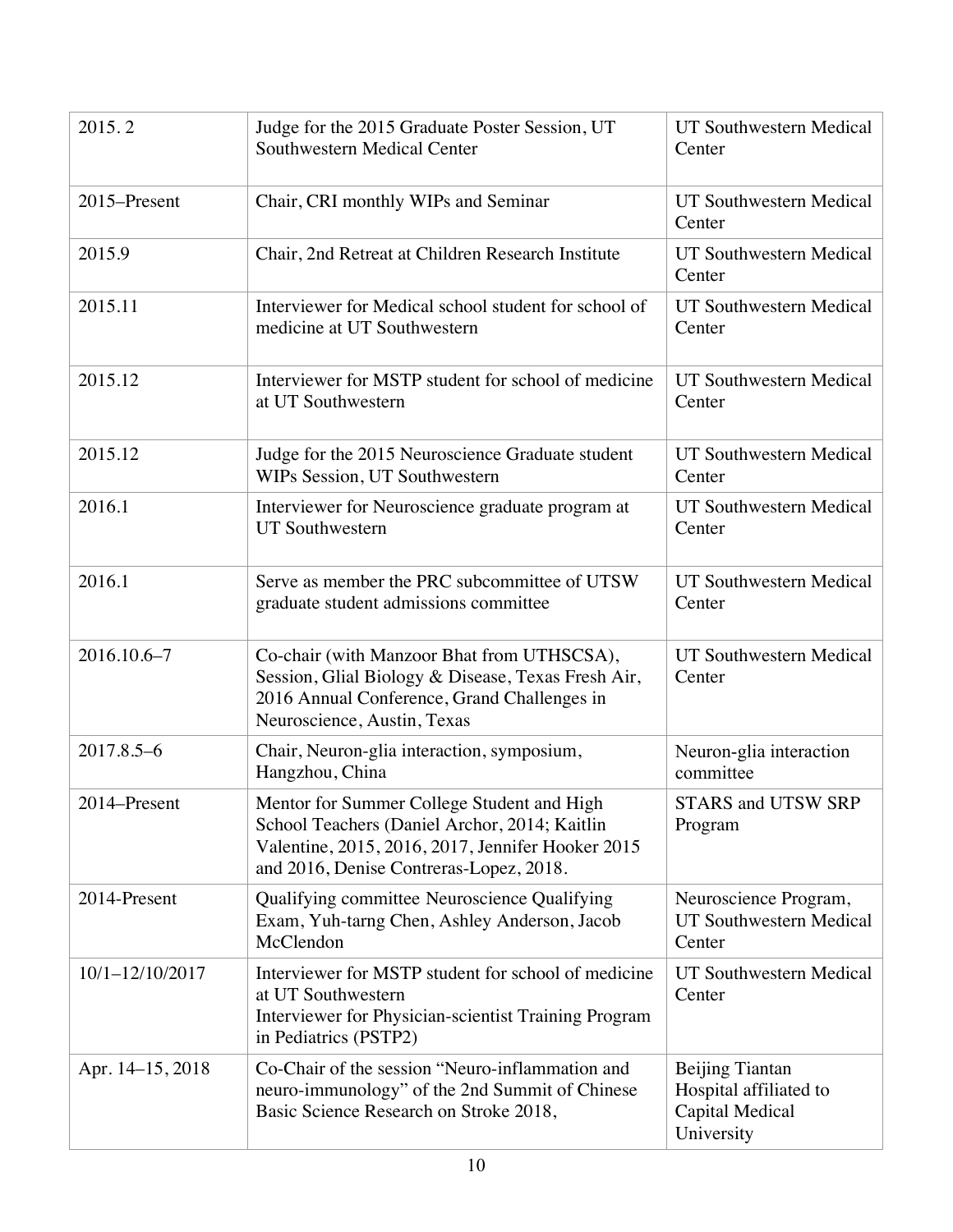| 2/27/2019 | Serve as a reviewer of Neurogenesis and Cell Fate | San Francisco/invited by |
|-----------|---------------------------------------------------|--------------------------|
|           | <b>Study Section (NCF)</b>                        | Dr. Joanne Fujii         |

# **Bibliography**

#### **Peer-Reviewed Publications**

Original Research Articles

\* Corresponding author or co-corresponding author

| 1.  | Zhang JM, Wang HK, Ye CQ, Ge WP, Chen Y, Jiang ZL, Wu CP, Poo MM, Duan S. (2003).                                            |
|-----|------------------------------------------------------------------------------------------------------------------------------|
|     | ATP released by astrocytes mediates glutamatergic activity-dependent heterosynaptic                                          |
|     | suppression. <i>Neuron</i> . 40(5):971-982.                                                                                  |
| 2.  | Yang Y*, Ge WP*, Chen Y, Zhang Z, Shen W, Wu C, Poo M, Duan S. (2003). Contribution                                          |
|     | of astrocytes to hippocampal long-term potentiation through release of D-serine. <i>Proc Natl</i>                            |
|     | Acad Sci U S A. 100(25):15194-15199.                                                                                         |
| 3.  | Jin W, Ge WP, Xu J, Cao M, Peng L, Yung W, Liao D, Duan S, Zhang M, Xia J. (2006). Lipid                                     |
|     | binding regulates synaptic targeting of PICK1, AMPA receptor trafficking, and synaptic                                       |
|     | plasticity. J Neurosci. 2006:26(9):2380-2390. PMID: 16510715                                                                 |
| 4.  | Ge WP*, Yang XJ*, Zhang Z, Wang HK, Shen W, Deng QD, Duan S. (2006). Long-term                                               |
|     | potentiation of neuron-glia synapses mediated by Ca2+-permeable AMPA receptors. Science.                                     |
|     | 312(5779):1533-1537.                                                                                                         |
| 5.  | Ge WP, Duan S. (2007). Persistent enhancement of neuron-glia signaling mediated by                                           |
|     | increased extracellular K+ accompanying long-term synaptic potentiation. <i>J Neurophysiol</i> .                             |
|     | 97(3):2564-2569.                                                                                                             |
| 6.  | Zhang W, Ge WP, Wang ZA. (2007). A toolbox for light control of Drosophila behaviors                                         |
|     | through Channelrhodopsin mediated photoactivation of targeted neurons. Eur J Neurosci.                                       |
|     | 26(9):2405-2416.                                                                                                             |
| 7.  | Zhou W, Ge WP, Zeng S, Duan S, Luo Q. (2007). Identification and two-photon imaging of                                       |
|     | oligodendrocyte in CA1 region of hippocampal slices. Biochem Biophys Res Commun.                                             |
| 8.  | 352(3):598-602.                                                                                                              |
|     | Chung HJ*, Ge WP*, Qian X, Wiser O, Jan YN, Jan LY. (2009). G protein-activated inwardly                                     |
|     | rectifying potassium channels mediate depotentiation of long-term potentiation. Proc Natl<br>Acad Sci U S A. 106(2):635-640. |
| 9.  | Ge WP, Zhou W, Luo Q, Jan LY, Jan YN Jan. (2009). Dividing glial cells maintain                                              |
|     | differentiated properties including complex morphology and functional synapses. <i>Proc Natl</i>                             |
|     | Acad Sci U S A. 106(1):328-333                                                                                               |
| 10. | Lee HY, Ge WP, Huang W, He Y, Wang GX, Rowson-Baldwin A, Smith SJ, Jan YN, Jan LY.                                           |
|     | (2011) Bidirectional regulation of dendritic voltage-gated potassium channels by the fragile X                               |
|     | mental retardation protein. Neuron 72(4); 630-642                                                                            |
| 11. | Ultanir SK, Hertz NT, Li G, Ge WP, Burlingame AL, Pleasure SJ, Shokat KM, Jan LY, Jan                                        |
|     | YN. (2012) Chemical genetic identification of NDR1/2 kinase substrates AAK1 and Rabin8                                       |
|     | uncovers their roles in dendrite arborization and spine development. <i>Neuron</i> 73(6): 1127-1142.                         |
| 12. | Ge WP, Miyawaki A, Gage FH, Jan YN, Jan LY. (2012) Local generation of glia is a major                                       |
|     | astrocyte source in postnatal cortex. Nature 484(7394); 376-380.                                                             |
| 13. | Yu D, Gustafson WC, Han C, Lafaye C, Noirclerc-Savoye M, Ge WP, Thayer DA, Huang H,                                          |
|     | Kornberg TB, Royant A, Jan LY, Jan YN, Weiss WA, Shu X. (2014) An improved monomeric                                         |
|     | 11                                                                                                                           |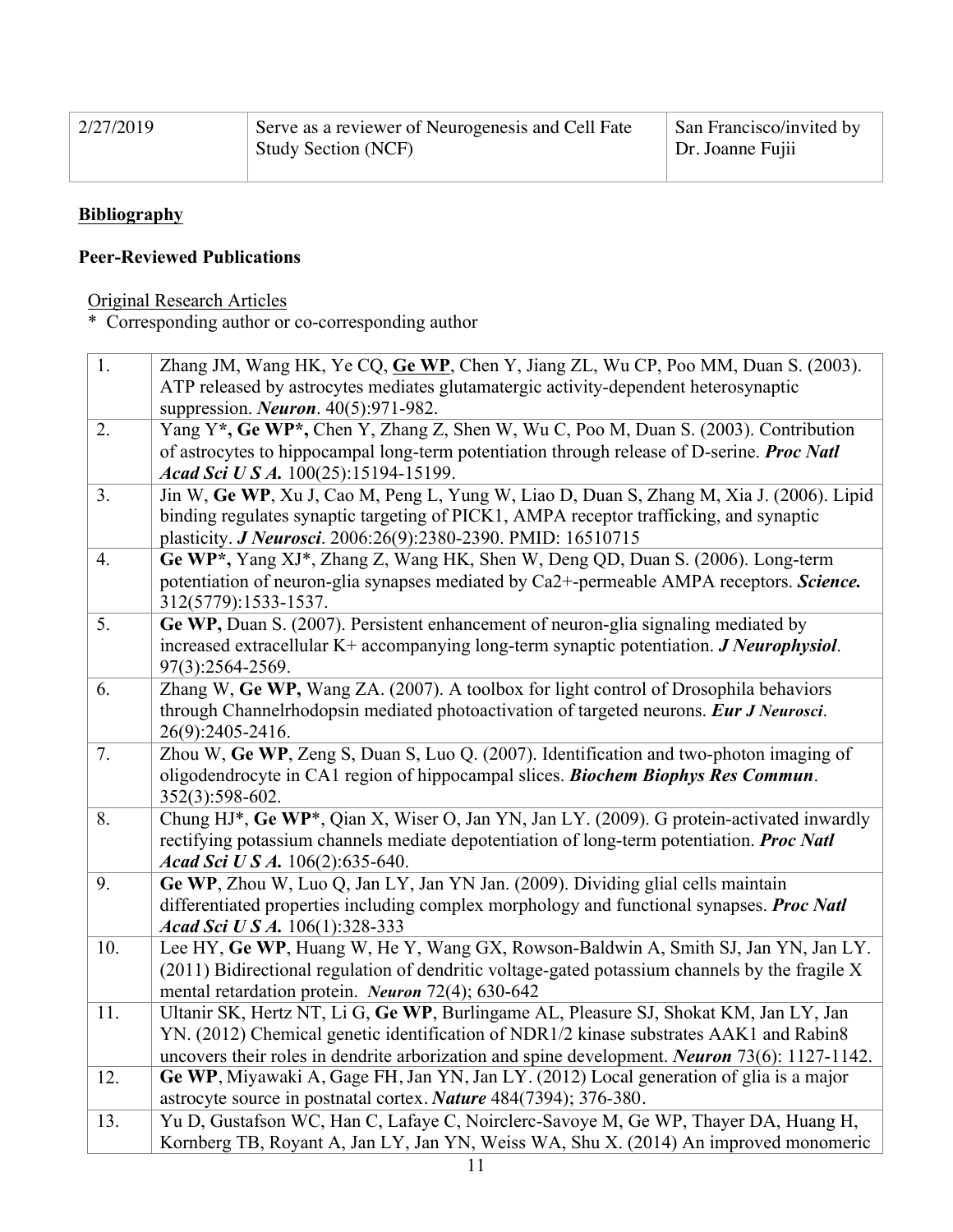|        | infrared fluorescent protein for neuronal and tumour brain imaging. Nat Commun. 5:3626.                       |
|--------|---------------------------------------------------------------------------------------------------------------|
| 14.    | Shen Y, Ge WP, Li Y, Hirano A, Lee HY, Rohlmann A, Missler M, Tsien RW, Jan LY, Fu                            |
|        | YH, Ptáček LJ (2015) Protein mutated in paroxysmal dyskinesia interacts with the active zone                  |
|        | protein RIM and suppresses synaptic vesicle exocytosis. Proc Natl Acad Sci U S A.                             |
|        | 112(10):2935-2941.                                                                                            |
| $15.*$ | Jia JM, Chowdary PD, Gao X, Ci B, Li W, Mulgaonkar A, Plautz EJ, Hassan G, Kumar A,                           |
|        | Stowe AM, Yang SH, Zhou W, Sun X, Cui B <sup>*</sup> , Ge WP <sup>*</sup> (2016) Control of cerebral ischemia |
|        | with magnetic nanoparticles. Nat Methods. 14(2):160-166. doi: 10.1038/nmeth.4105.                             |
|        |                                                                                                               |
| $16.*$ | Peng C, Gao X, Xu J., Du B, Ning X, Tang S, Bachoo RM, Yu M, Ge WP*, Zheng J*, Targeting                      |
|        | orthotopic gliomas with renal-clearable luminescent gold nanoparticles. Nano Res. (2017). 10(4)               |
|        | 1366-1376.                                                                                                    |
|        | Celen C, Chuang JC, Luo X, Nijem N, Walker AK, Chen F, Zhang S, Chung AS, Nguyen LH,                          |
| 17.    |                                                                                                               |
|        | Nassour I, Budhipramono A, Sun X, Bok LA, McEntagart M, Gevers EF, Birnbaum SG, Eisch                         |
|        | AJ, Powell CM, Ge WP, Santen GW, Chahrour M, Zhu H. Arid1b haploinsufficient mice                             |
|        | reveal neuropsychiatric phenotypes and reversible causes of growth impairment. eLife. (2017)                  |
|        | 6. pii: e25730. doi: 10.7554/eLife.25730.                                                                     |
|        |                                                                                                               |
| $18.*$ | Jia JM, Peng C, Wang Y, Zheng J, Ge WP. Control of occlusion of middle cerebral artery in                     |
|        | perinatal and neonatal mice with magnetic force. Mol Brain. 2018 Aug 29;11(1):47. doi:                        |
|        | 10.1186/s13041-018-0389-0.                                                                                    |
|        |                                                                                                               |
| 19.    | Huang L, Chambliss KL, Gao X, Yuhanna IS, Kelly EB, Bergaya S, Ahmed M, Edward A. Fish                        |
|        | EA, Ge WP, Mineo C, Shaul PW. Endothelial SR-BI Promotes Atherosclerosis by Mediating                         |
|        | Vascular Wall LDL Uptake. (Nature, accepted April 2019)                                                       |
|        |                                                                                                               |
| 20.    | Jing D, Zhang S, Luo W, Gao X, Men Y, Ma C, Liu X, Yi Y, Bugde A, Zhou BO, Zhao Z, Yuan                       |
|        | Q, Feng JQ, Gao L, $Ge$ WP, Zhao H Tissue clearing of both hard and soft tissue organs with the               |
|        | PEGASOS method. Cell Res. 2018;28(8):803-818. doi: 10.1038/s41422-018-0049-z.                                 |
|        |                                                                                                               |
|        | Yi Y, Men Y, Jing D, Luo W, Zhang S, Feng JQ, Liu J, Ge WP, Wang J, Zhao H. 3-                                |
| 21.    |                                                                                                               |
|        | dimensional visualization of implant-tissue interface with the polyethylene glycol associated                 |
|        | solvent system tissue clearing method. Cell Prolif. 2019 Feb 3:e12578. doi:                                   |
|        | 10.1111/cpr.12578.                                                                                            |
| 22.    | Xin Y, Gao X, Liu L, Ge WP, Jain MK, Cai H. Evaluation of L-1-[18F] Fluoroethyl-                              |
|        | Tryptophan for PET Imaging of Cancer. Mol Imaging Biol. 2019. doi: 10.1007/s11307-019-                        |
|        | 01327-4.                                                                                                      |
| 23.    | Gang Huang, Tian Zhao1, Chensu Wang, Kien Nham, Guiyang Hao, Woo-Ping Ge, Xiankai                             |
|        | Sun, Baran D. Sumer, Jinming Gao. PET Imaging of Occult Malignancy by Chemical                                |
|        | Integration of Tumor Acidosis Nature Biomedical Engineering, 2019. doi: 10.1038/s41551-                       |
|        | 019-0416-1.                                                                                                   |
| 24.    | Li W, Chaudhari K, Shetty R, Winters A, Gao X, Hu Z, Ge WP, Sumien N, Forster M, Liu R,                       |
|        | Shao-Hua Yang SH. Metformin Alters Locomotor and Cognitive Function and Brain                                 |
|        | Metabolism in Normoglycemic Mice. Aging and Disease (Accepted, March 2019)                                    |
| 25.    | Luo W, Yi Y, Jing D, Zhang S, Men Y, Ge WP, Zhao H. Investigation of postnatal craniofacial                   |
|        | bone development with tissue clearing-based 3D imaging. Stem Cells Dev. (2019 Aug 8. doi:                     |
|        | 10.1089/scd.2019.0104).                                                                                       |
|        |                                                                                                               |